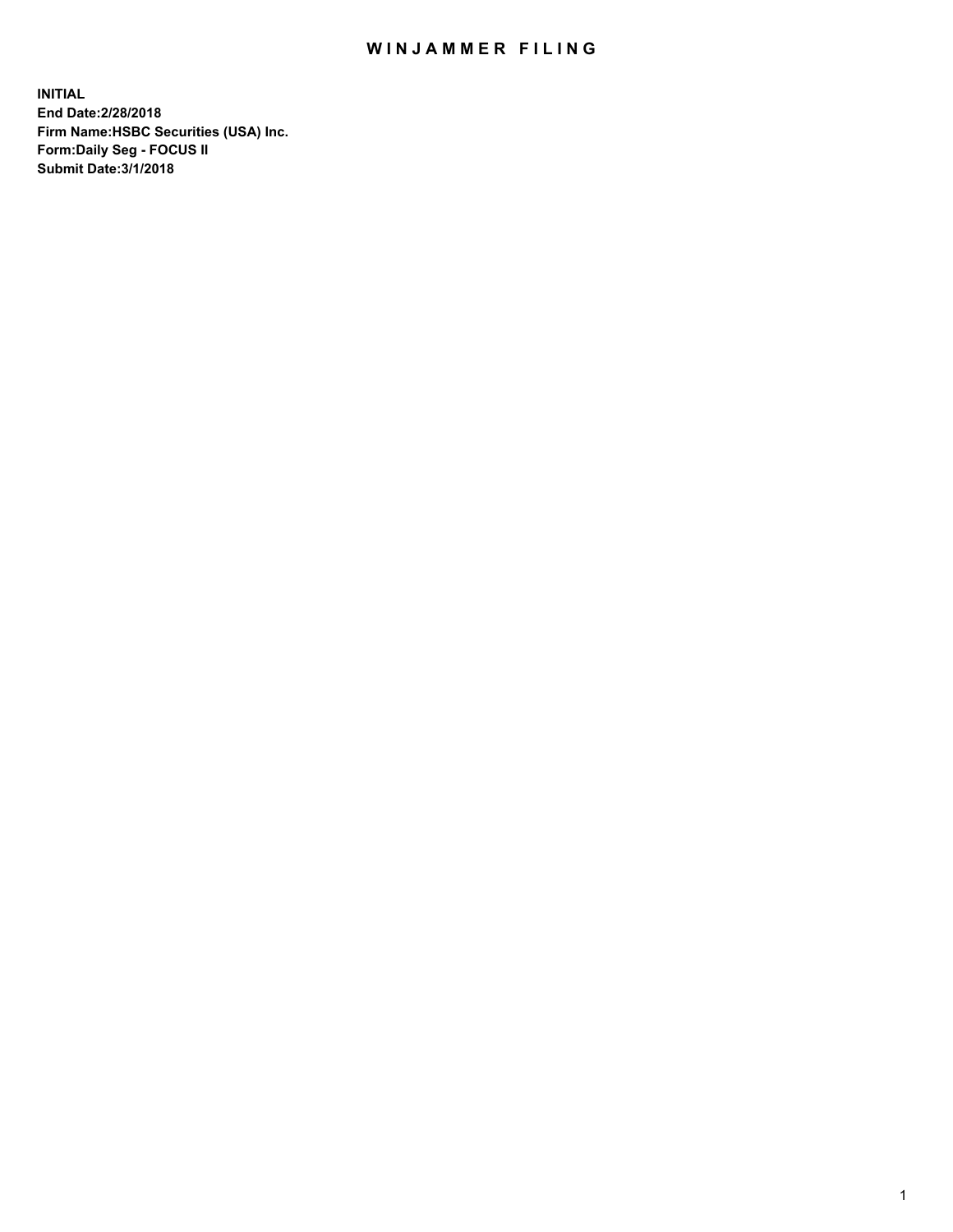## **INITIAL End Date:2/28/2018 Firm Name:HSBC Securities (USA) Inc. Form:Daily Seg - FOCUS II Submit Date:3/1/2018 Daily Segregation - Cover Page**

| Name of Company<br><b>Contact Name</b><br><b>Contact Phone Number</b><br><b>Contact Email Address</b>                                                                                                                                                                                                                         | <b>HSBC Securities (USA) Inc.</b><br><b>Michael Vacca</b><br>212-525-7951<br>michael.vacca@us.hsbc.com |
|-------------------------------------------------------------------------------------------------------------------------------------------------------------------------------------------------------------------------------------------------------------------------------------------------------------------------------|--------------------------------------------------------------------------------------------------------|
| FCM's Customer Segregated Funds Residual Interest Target (choose one):<br>a. Minimum dollar amount: ; or<br>b. Minimum percentage of customer segregated funds required:%; or<br>c. Dollar amount range between: and; or<br>d. Percentage range of customer segregated funds required between: % and %.                       | 98,000,000<br><u>0</u><br><u>00</u><br><u>00</u>                                                       |
| FCM's Customer Secured Amount Funds Residual Interest Target (choose one):<br>a. Minimum dollar amount: ; or<br>b. Minimum percentage of customer secured funds required:%; or<br>c. Dollar amount range between: and; or<br>d. Percentage range of customer secured funds required between: % and %.                         | 25,000,000<br><u>0</u><br><u>00</u><br>00                                                              |
| FCM's Cleared Swaps Customer Collateral Residual Interest Target (choose one):<br>a. Minimum dollar amount: ; or<br>b. Minimum percentage of cleared swaps customer collateral required:%; or<br>c. Dollar amount range between: and; or<br>d. Percentage range of cleared swaps customer collateral required between:% and%. | 122,000,000<br><u>0</u><br><u>00</u><br><u>00</u>                                                      |

Attach supporting documents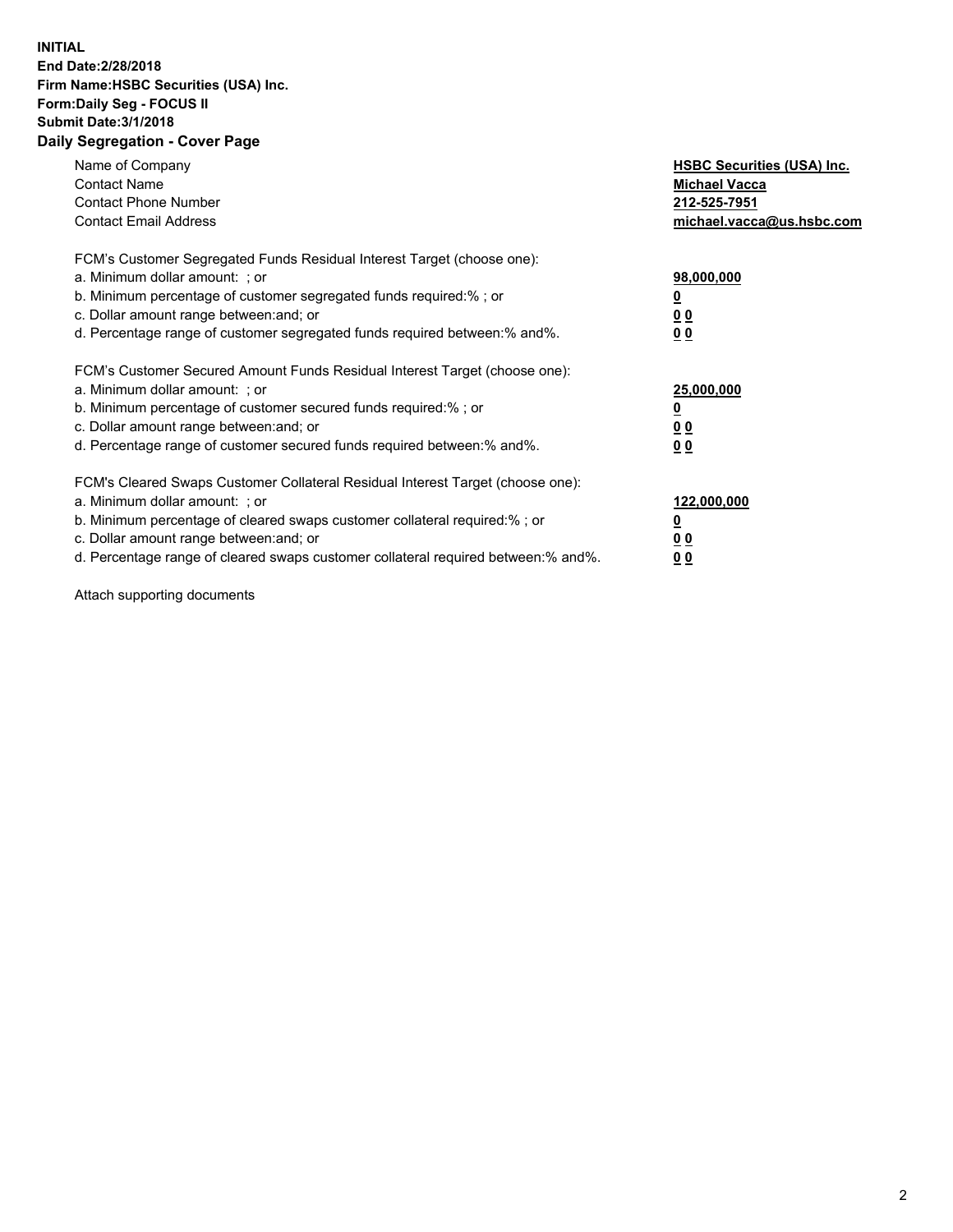**INITIAL End Date:2/28/2018 Firm Name:HSBC Securities (USA) Inc. Form:Daily Seg - FOCUS II Submit Date:3/1/2018 Daily Segregation - Secured Amounts** Foreign Futures and Foreign Options Secured Amounts Amount required to be set aside pursuant to law, rule or regulation of a foreign government or a rule of a self-regulatory organization authorized thereunder **0** [7305] 1. Net ledger balance - Foreign Futures and Foreign Option Trading - All Customers A. Cash **17,478,045** [7315] B. Securities (at market) **104,418,887** [7317] 2. Net unrealized profit (loss) in open futures contracts traded on a foreign board of trade **23,067,340** [7325] 3. Exchange traded options a. Market value of open option contracts purchased on a foreign board of trade **0** [7335] b. Market value of open contracts granted (sold) on a foreign board of trade **0** [7337] 4. Net equity (deficit) (add lines 1. 2. and 3.) **144,964,272** [7345] 5. Account liquidating to a deficit and account with a debit balances - gross amount **594,001** [7351] Less: amount offset by customer owned securities **-592,087** [7352] **1,914** [7354] 6. Amount required to be set aside as the secured amount - Net Liquidating Equity Method (add lines 4 and 5) **144,966,186** [7355] 7. Greater of amount required to be set aside pursuant to foreign jurisdiction (above) or line 6. **144,966,186** [7360] FUNDS DEPOSITED IN SEPARATE REGULATION 30.7 ACCOUNTS 1. Cash in banks A. Banks located in the United States **46,048,681** [7500] B. Other banks qualified under Regulation 30.7 **0** [7520] **46,048,681** [7530] 2. Securities A. In safekeeping with banks located in the United States **38,306,551** [7540] B. In safekeeping with other banks qualified under Regulation 30.7 **0** [7560] **38,306,551** [7570] 3. Equities with registered futures commission merchants A. Cash **0** [7580] B. Securities **0** [7590] C. Unrealized gain (loss) on open futures contracts **0** [7600] D. Value of long option contracts **0** [7610] E. Value of short option contracts **0** [7615] **0** [7620] 4. Amounts held by clearing organizations of foreign boards of trade A. Cash **0** [7640] B. Securities **0** [7650] C. Amount due to (from) clearing organization - daily variation **0** [7660] D. Value of long option contracts **0** [7670] E. Value of short option contracts **0** [7675] **0** [7680] 5. Amounts held by members of foreign boards of trade A. Cash **13,897,759** [7700] B. Securities **66,112,335** [7710] C. Unrealized gain (loss) on open futures contracts **23,067,340** [7720] D. Value of long option contracts **0** [7730] E. Value of short option contracts **0** [7735] **103,077,434** [7740] 6. Amounts with other depositories designated by a foreign board of trade **0** [7760] 7. Segregated funds on hand **0** [7765] 8. Total funds in separate section 30.7 accounts **187,432,666** [7770] 9. Excess (deficiency) Set Aside for Secured Amount (subtract line 7 Secured Statement Page 1 from Line 8) **42,466,480** [7380] 10. Management Target Amount for Excess funds in separate section 30.7 accounts **25,000,000** [7780] 11. Excess (deficiency) funds in separate 30.7 accounts over (under) Management Target **17,466,480** [7785]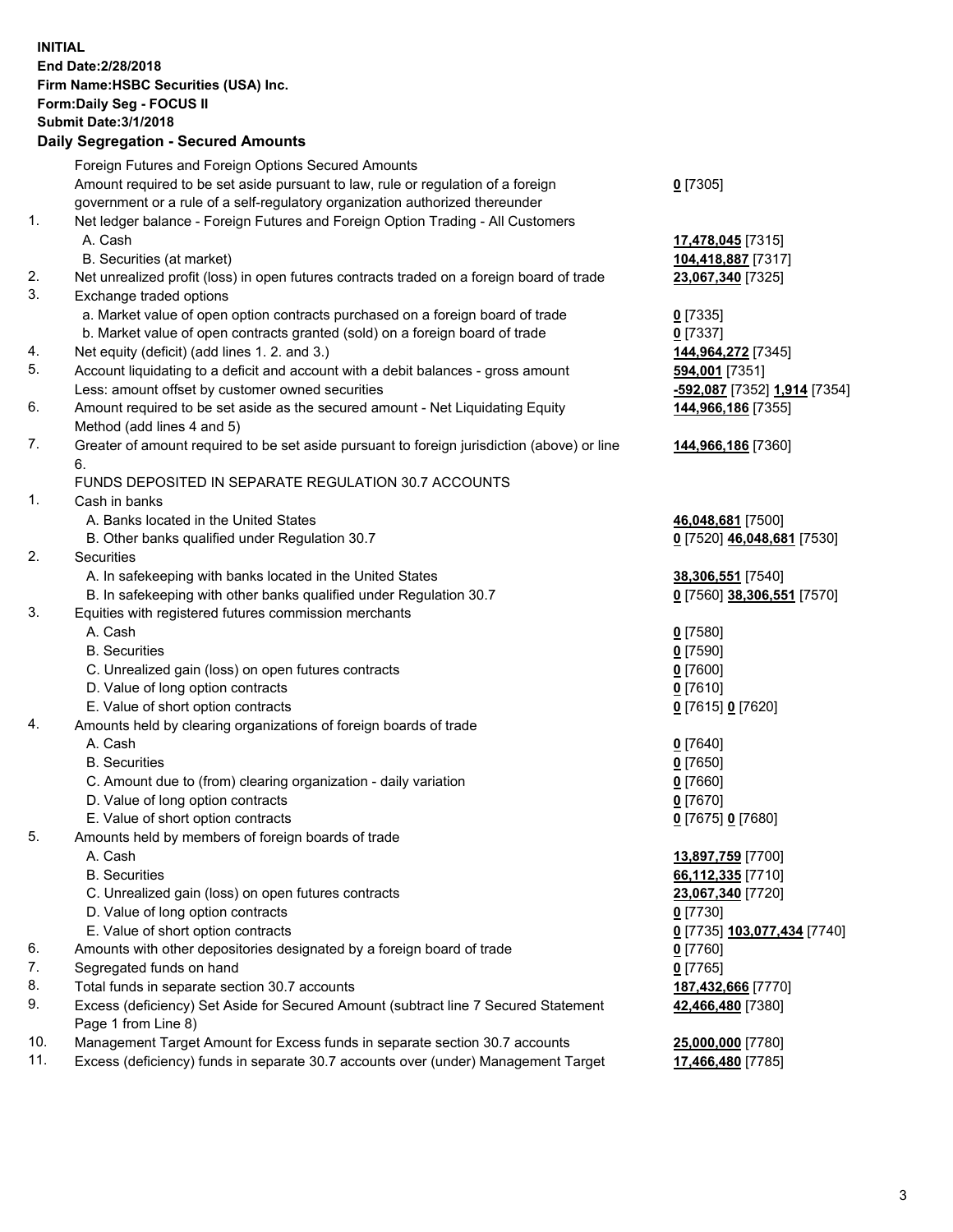| <b>INITIAL</b> | End Date: 2/28/2018<br>Firm Name: HSBC Securities (USA) Inc.<br>Form: Daily Seg - FOCUS II<br><b>Submit Date: 3/1/2018</b><br>Daily Segregation - Segregation Statement |                              |
|----------------|-------------------------------------------------------------------------------------------------------------------------------------------------------------------------|------------------------------|
|                | SEGREGATION REQUIREMENTS(Section 4d(2) of the CEAct)                                                                                                                    |                              |
| 1 <sub>1</sub> | Net ledger balance                                                                                                                                                      |                              |
|                | A. Cash                                                                                                                                                                 | <u>-135,752,715</u> [7010]   |
|                | B. Securities (at market)                                                                                                                                               | 1,162,602,605 [7020]         |
| 2.             | Net unrealized profit (loss) in open futures contracts traded on a contract market                                                                                      | 366,456,510 [7030]           |
| 3.             | Exchange traded options                                                                                                                                                 |                              |
|                | A. Add market value of open option contracts purchased on a contract market                                                                                             | 188,359,375 [7032]           |
|                | B. Deduct market value of open option contracts granted (sold) on a contract market                                                                                     | -17,139,801 [7033]           |
| 4.             | Net equity (deficit) (add lines 1, 2 and 3)                                                                                                                             | 1,564,525,974 [7040]         |
| 5.             | Accounts liquidating to a deficit and accounts with                                                                                                                     |                              |
|                | debit balances - gross amount                                                                                                                                           | 78,303,906 [7045]            |
|                | Less: amount offset by customer securities                                                                                                                              | -78,303,832 [7047] 74 [7050] |
| 6.             | Amount required to be segregated (add lines 4 and 5)                                                                                                                    | 1,564,526,048 [7060]         |
|                | FUNDS IN SEGREGATED ACCOUNTS                                                                                                                                            |                              |
| 7.             | Deposited in segregated funds bank accounts                                                                                                                             |                              |
|                | A. Cash                                                                                                                                                                 | 38,289,808 [7070]            |
|                | B. Securities representing investments of customers' funds (at market)                                                                                                  | $0$ [7080]                   |
|                | C. Securities held for particular customers or option customers in lieu of cash (at<br>market)                                                                          | 146,740,021 [7090]           |
| 8.             | Margins on deposit with derivatives clearing organizations of contract markets                                                                                          |                              |
|                | A. Cash                                                                                                                                                                 | 394,235,773 [7100]           |
|                | B. Securities representing investments of customers' funds (at market)                                                                                                  | $0$ [7110]                   |
|                | C. Securities held for particular customers or option customers in lieu of cash (at<br>market)                                                                          | 1,000,062,944 [7120]         |
| 9.             | Net settlement from (to) derivatives clearing organizations of contract markets                                                                                         | -101,936,658 [7130]          |
| 10.            | Exchange traded options                                                                                                                                                 |                              |
|                | A. Value of open long option contracts                                                                                                                                  | 188, 359, 375 [7132]         |
|                | B. Value of open short option contracts                                                                                                                                 | -17,139,801 [7133]           |
| 11.            | Net equities with other FCMs                                                                                                                                            |                              |
|                | A. Net liquidating equity                                                                                                                                               | 10,466,393 [7140]            |
|                | B. Securities representing investments of customers' funds (at market)                                                                                                  | $0$ [7160]                   |
|                | C. Securities held for particular customers or option customers in lieu of cash (at                                                                                     | $0$ [7170]                   |
|                | market)                                                                                                                                                                 |                              |
| 12.            | Segregated funds on hand                                                                                                                                                | 15,799,640 [7150]            |
| 13.            | Total amount in segregation (add lines 7 through 12)                                                                                                                    | 1,674,877,495 [7180]         |
| 14.            | Excess (deficiency) funds in segregation (subtract line 6 from line 13)                                                                                                 | 110,351,447 [7190]           |
| 15.            | Management Target Amount for Excess funds in segregation                                                                                                                | 98,000,000 [7194]            |

16. Excess (deficiency) funds in segregation over (under) Management Target Amount Excess

**12,351,447** [7198]